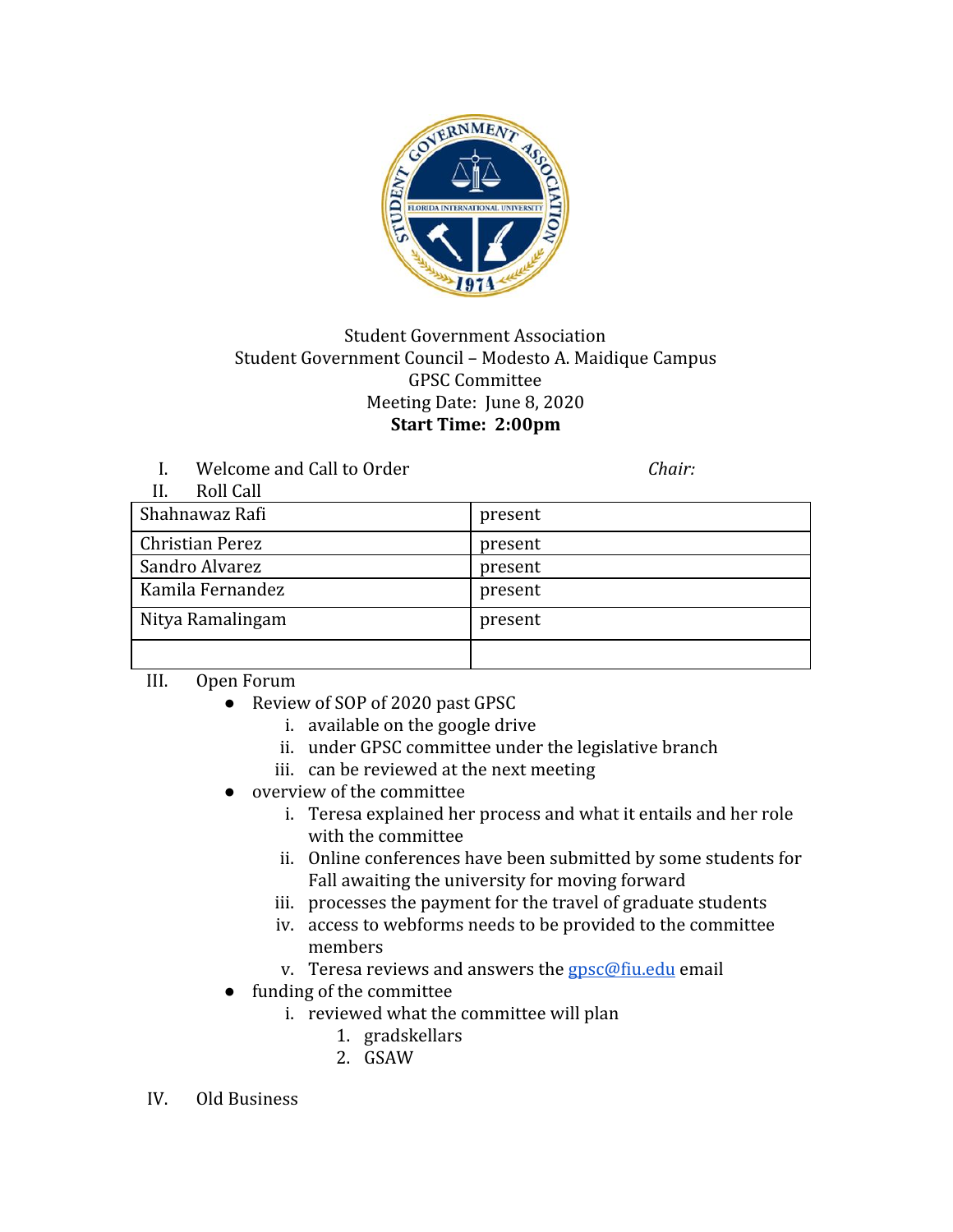- V. New Business
	- Electing the Chair of GPSC
		- i. Shahnawaz Rafi as chair (self nomination)- provided his ideas to be chair
			- 1. presented his ideas for the committee
				- a. Follow up with the UGS Dean regarding special research grant for graduate students
				- b. future pool of leaders for chair
				- c. newsletter about GPSC
				- d. Delegation committee time host meetings together - sit together to have open office hours
				- e. partnership with the GAB
				- f. Thank past GPSC chairs at the next Gradskellar
				- g. host a workshop about travel and how to apply for funding
				- h. divide the responsibilities of the committee anc create a plan of events
				- i. brand the GPSC committee instagram- brand GPSC
				- j. host a virtual town hall
				- k. gradskellars to be hosted- make connections with others
		- ii. Election of chair Shahnawaz Rafi
			- 1. Christian move to elect the chair
			- 2. Kamila seconds
				- a. 4 yas
				- b. o nays
				- c. 0 abstentions
				- d. Shahnawaz Rafi is elected as chair
		- iii. Election of Vice Chair Christian Perez & Sandro Alvarez
			- 1. Sandro Alvarez spoke first
			- 2. Christian Perez spoke second
				- a. sandro- 1 yay 0 no 0 absentions
				- b. Christian 4 yay 0 no O absentions
				- c. Christian is elected Vice Chair
	- Selection for committee meeting time and dates
		- i. Mondays 4pm- 5pm June 22
- VI. Announcements
	- Creation of a What's App will be created
	- read the past SOP